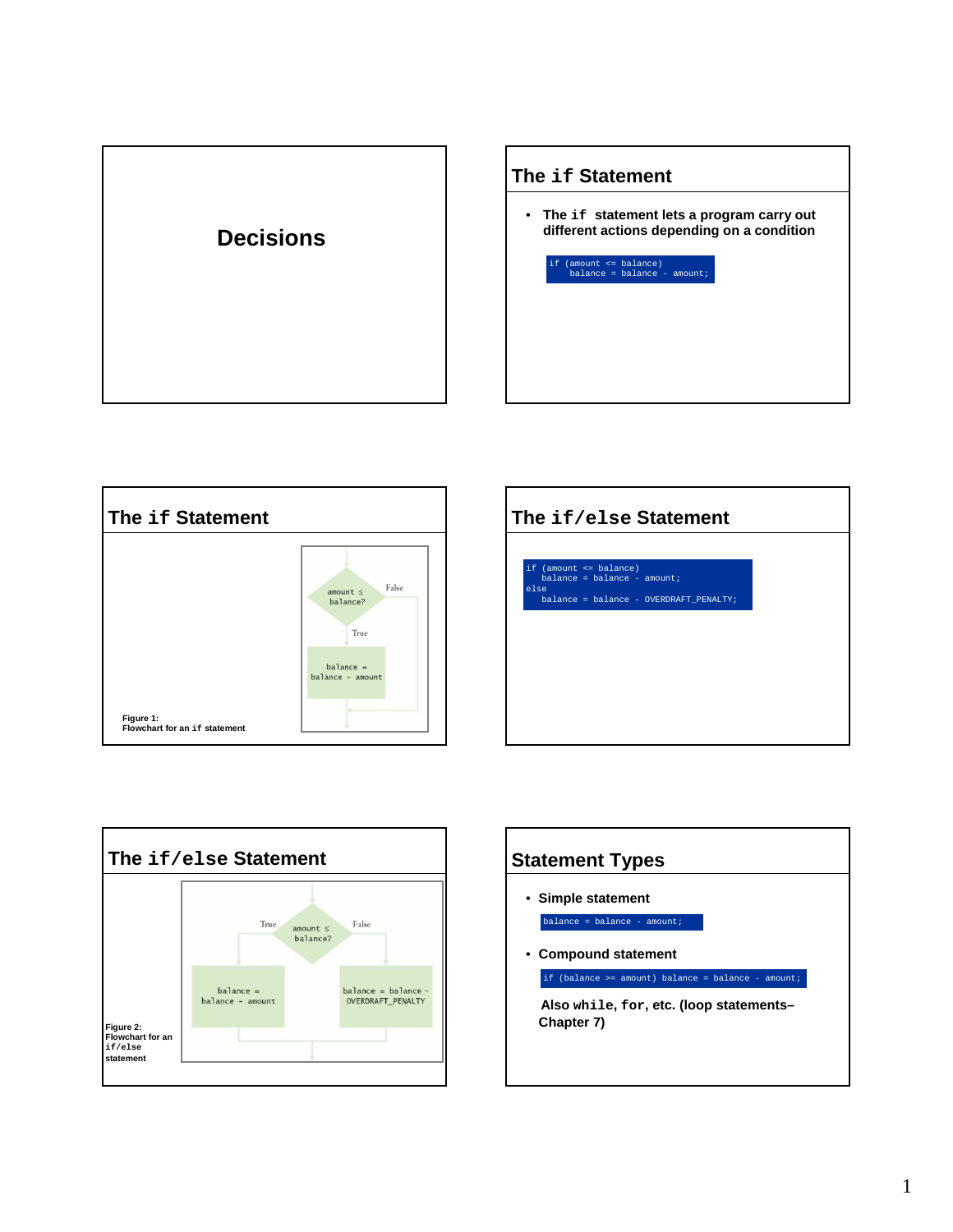





## **Self-Check**

- **1. Why did we use the condition amount <= balance and not amount < balance in the example for the if/else statement?**
- **2. What is logically wrong with the statement**

if (amount <= balance) newBalance = balance - amount; balance = newBalance;

**and how do you fix it?** 

#### **Answers**

- **1. If the withdrawal amount equals the balance, the result should be a zero balance and no penalty**
- **2. Only the first assignment statement is part of the if statement. Use braces to group both assignment statements into a block statement**

## **Comparing Values: Relational Operators**

• **Relational operators compare values**

| Java | <b>Math Notation</b> | <b>Description</b>    |
|------|----------------------|-----------------------|
|      |                      | <b>Greater than</b>   |
| >=   |                      | Greater than or equal |
|      |                      | Less than             |
| œ    |                      | Less than or equal    |
|      |                      | Equal                 |
|      |                      | Not equal             |

• **The == denotes equality testing**

 $= 5;$  // Assign 5 to a if  $(a == 5)$  . . // Test whether a equals 5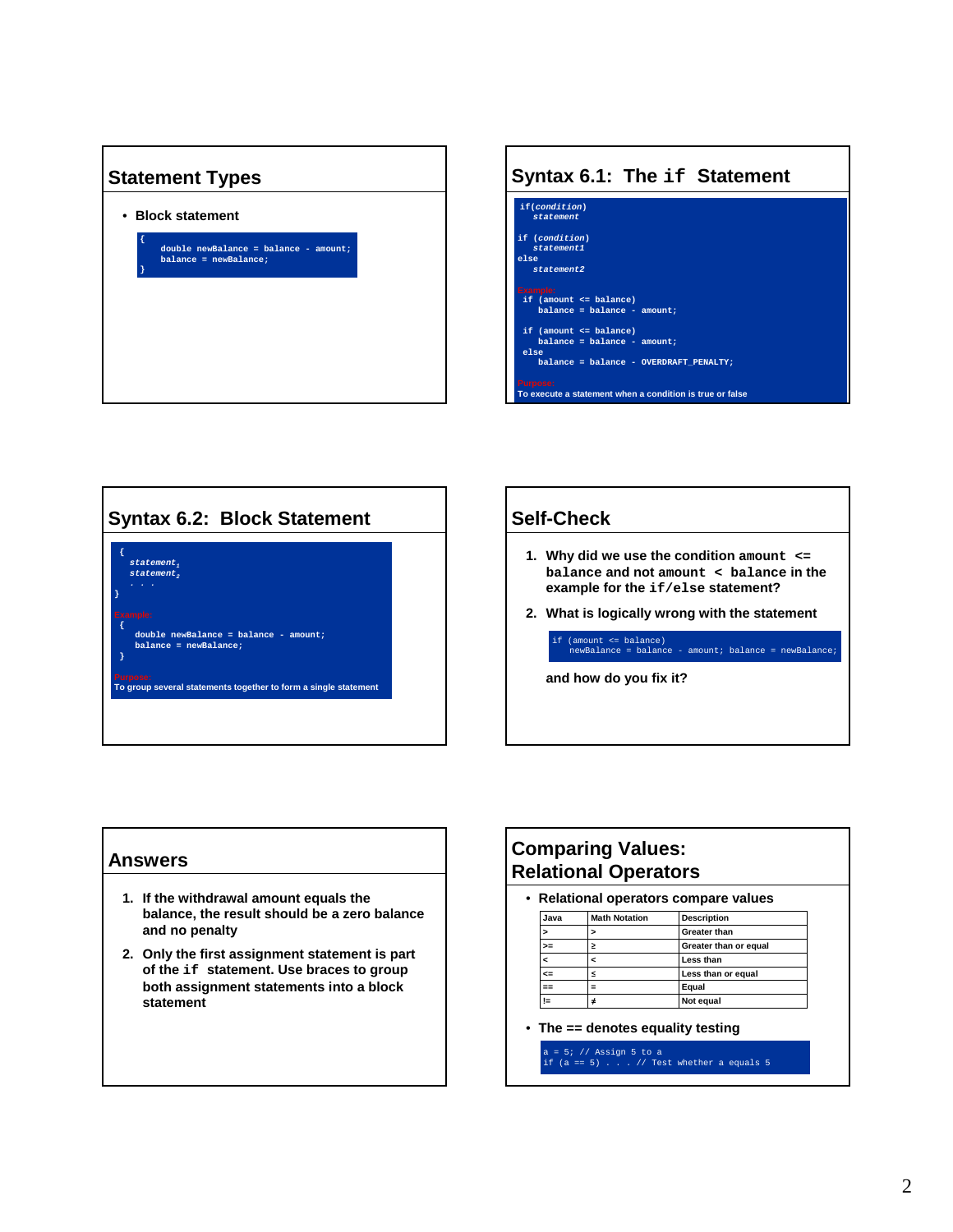## **Comparing Floating-Point Numbers**

• **Consider this code:**



sqrt(2)squared minus 2 is not 0 but 4.440892098500626E-16









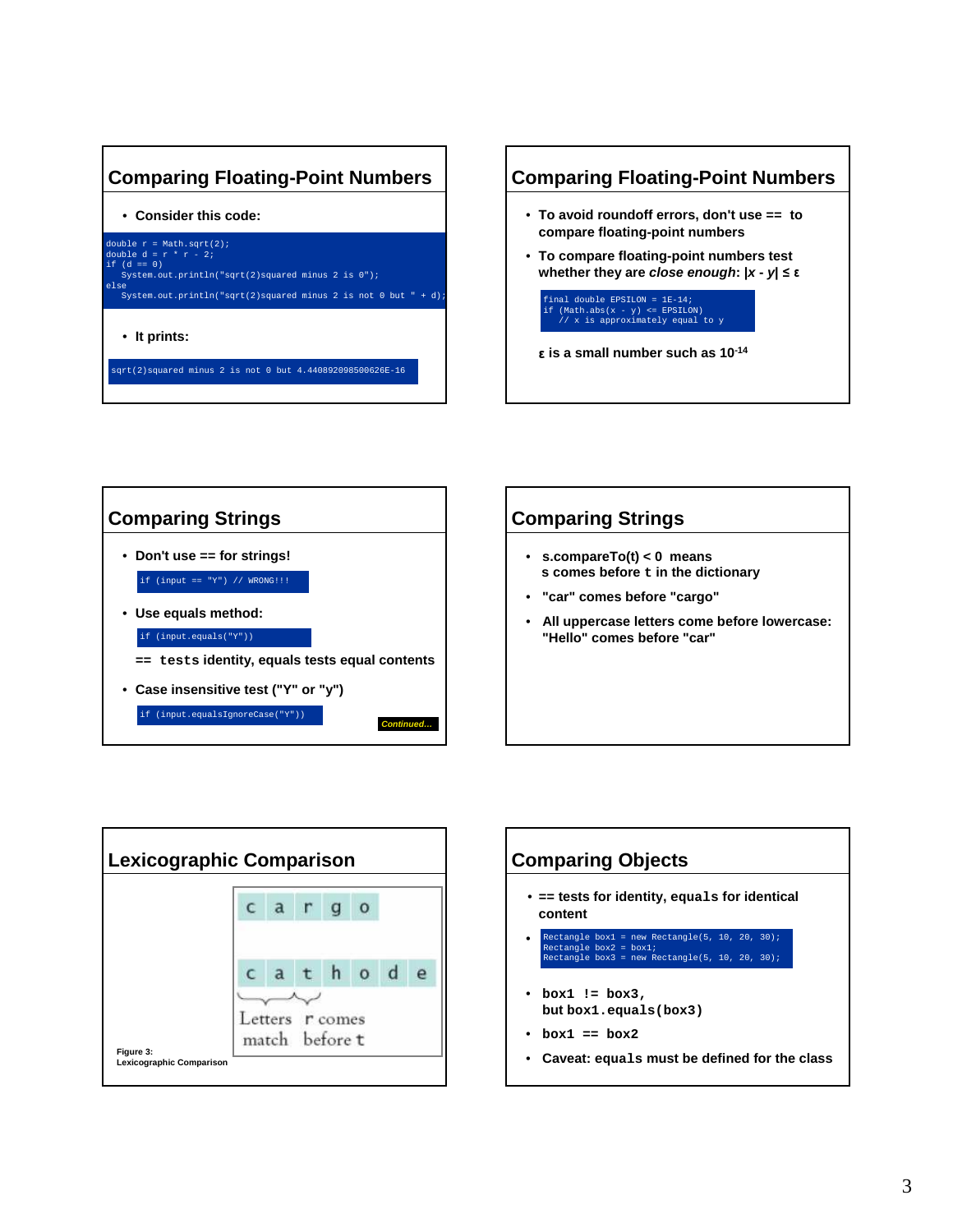



## **Testing for null**

- **Use ==, not equals, to test for null**
- **null is not the same as the empty string ""**

## **Self Check**

- **3. What is the value of s.length() if s is** 
	- 1. the empty string ""?
	- 2. the string " " containing a space?
	- 3. null?

### **Answers**

**3. (a) 0; (b) 1; (c) an exception is thrown** 

## **Self-Check**

**4. Which of the following comparisons are syntactically incorrect? Which of them are syntactically correct, but logically questionable?**

**String a = "1"; String b = "one"; double x = 1; double y = 3 \* (1.0 / 3);**

**1. a == "1" 2. a == null 3. a.equals("")** 

- **4. a == b 5. a == x 6. x == y**
- **7. x y == null 8. x.equals(y)**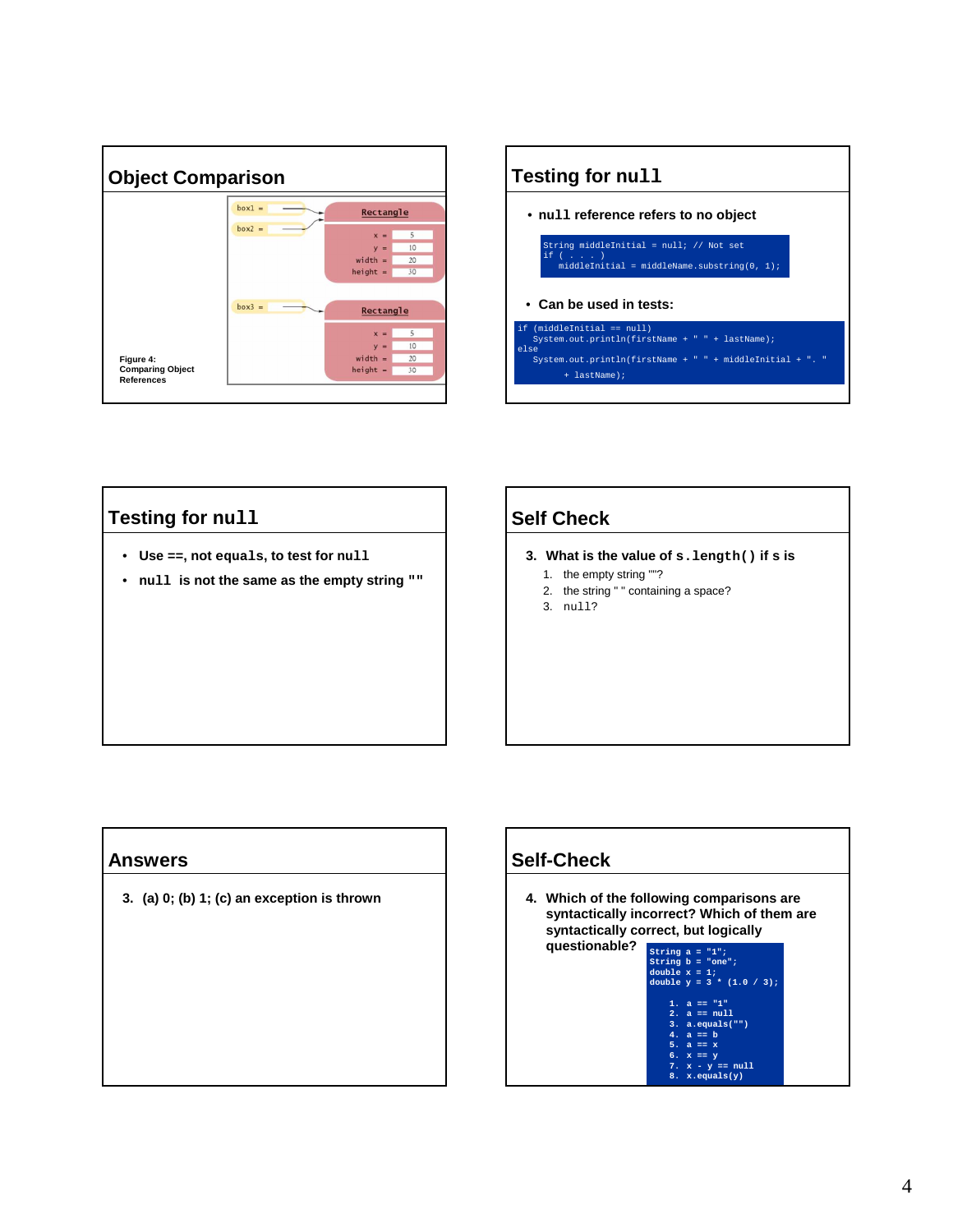#### **Answers**

- **3. (a) 0; (b) 1; (c) an exception is thrown**
- **4. Syntactically incorrect: 5, 7, 8. Logically questionable: 1, 4, 6**

#### **Multiple Alternatives: Sequences of Comparisons** •  $(condition1)$ statement1; else if (condition2) statement2; else

- **The first matching condition is executed**
- **Order matters**

Г

statement4;

if (richter >= 0) // always passes r = "Generally not felt by people"; else if (richter >= 3.5) // not tested r = "Felt by many people, no destruction";

## **Multiple Alternatives: Sequences of Comparisons**

• **Don't omit else**

if (richter >= 8.0) r = "Most structures fall"; if (richter >= 7.0) // omitted else--ERROR r = "Many buildings destroyed";

| File Earthquake.java                                                                                                                                                                                                                                                                                                                                                                                                                                    |  |  |  |  |
|---------------------------------------------------------------------------------------------------------------------------------------------------------------------------------------------------------------------------------------------------------------------------------------------------------------------------------------------------------------------------------------------------------------------------------------------------------|--|--|--|--|
| $01:$ /**<br>A class that describes the effects of an earthquake.<br>02:<br>$03: *7$<br>04: public class Earthquake<br>$05:$ {<br>$06:$ /**<br>07:<br>Constructs an Earthquake object.<br>08:<br>@param magnitude the magnitude on the Richter scale<br>$*$ /<br>09:<br>public Earthquake(double magnitude)<br>10:<br>11:<br>$richter = magnitude;$<br>12:<br>13:<br>14:<br>$7$ **<br>15:<br>16:<br>Gets a description of the effect of the earthquake. |  |  |  |  |
| @return the description of the effect<br>17:<br>Continued<br>18:<br>$*$ /                                                                                                                                                                                                                                                                                                                                                                               |  |  |  |  |

# **File Earthquake.java 19:** String getDescription() **21:** String r;<br> **22:** if (richter >= 8.0) % 22:<br>
22: If (richter >= 8.0)<br>
24: elae if (richter >= 7.0)<br>
25: elae if (richter >= 7.0)<br>
25: elae if (richter >= 6.0)<br>
27: elae if (richter >= 6.0)<br>
27: r = "Many buildings considerably damaged, some<br>
collapse"; 28: elae if (richter >= 4.5)<br>29: r = "Damage to poorly constructed buildings";<br>30: elae if (richter >= 3.5)<br>31: r = "Felt by many people, no destruction";<br>22: elae if (richter >= 0)<br>33: r = "Generally not felt by people"; ---<br>34:<br>35: **35:** r = "Negative numbers are not valid"; **36:** return r; **Continued… 37:** }

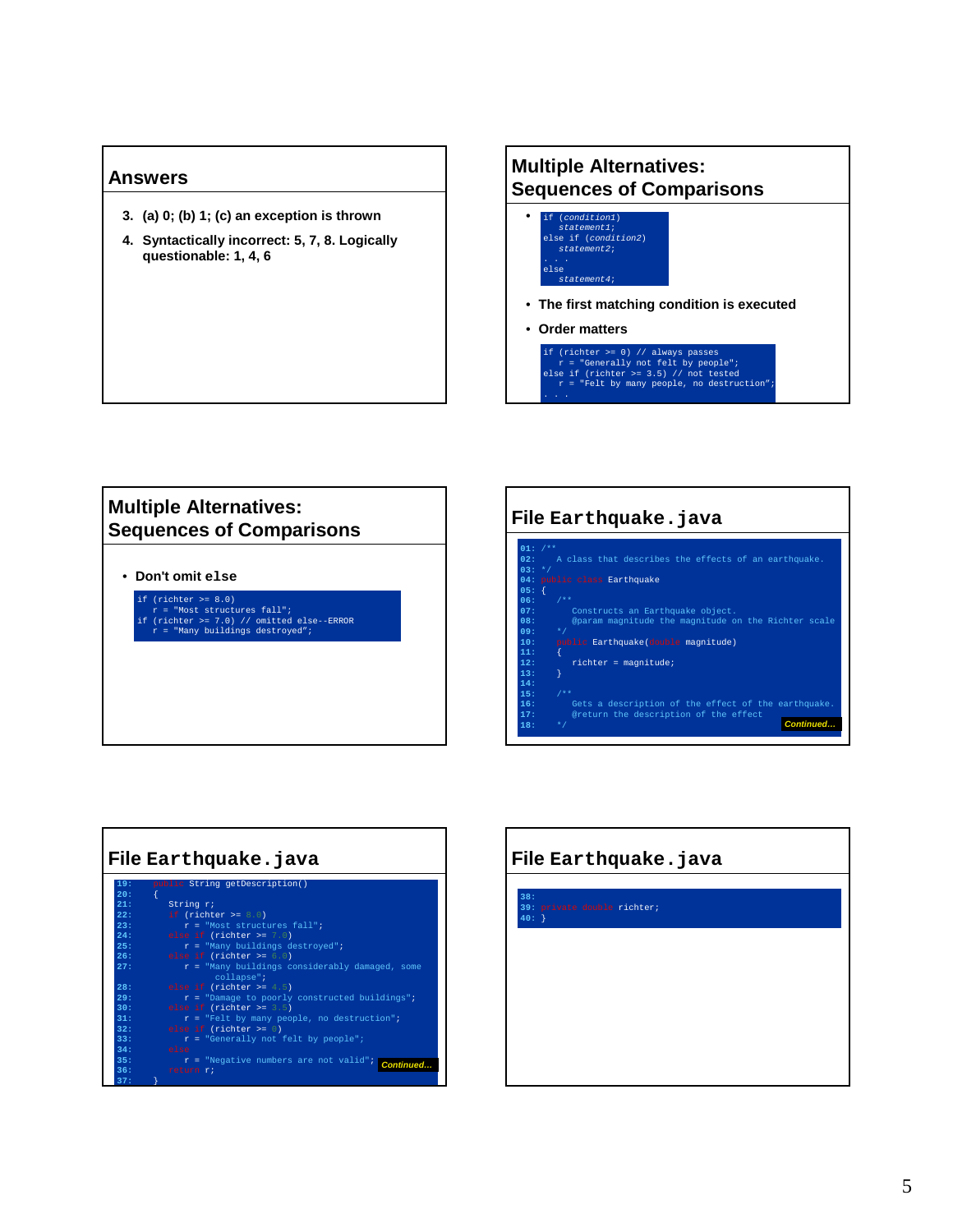

## **Multiple Alternatives: Nested Branches**

• **Branch inside another branch**

|      | if (condition1)  |  |
|------|------------------|--|
|      | if (conditionla) |  |
|      | statementla;     |  |
|      | else             |  |
|      | statement 1b;    |  |
|      |                  |  |
| else |                  |  |
|      | $statement2$ ;   |  |

| Tax Schedule (Updated for 2006 rates)     |            |                                           |            |  |  |
|-------------------------------------------|------------|-------------------------------------------|------------|--|--|
|                                           |            |                                           |            |  |  |
| If your filing status is single           |            | If your filing status is married          |            |  |  |
| <b>Tax Bracket</b>                        | Percentage | <b>Tax Bracket</b>                        | Percentage |  |  |
| \$0\$7,550                                | 10%        | \$0\$15,100                               | 10%        |  |  |
| Amount over \$7,550, up to<br>\$30,650    | 15%        | Amount over \$15,100, up<br>to \$61,300   | 15%        |  |  |
| Amount over \$30,650, up to<br>\$74.200   | 25%        | Amount over \$61,300, up<br>to \$123,700  | 25%        |  |  |
| Amount over \$74,200, up to<br>\$154.800  | 28%        | Amount over \$123,700, up<br>to \$188.450 | 28%        |  |  |
| Amount over \$154,800, up<br>to \$336,550 | 33%        | Amount over \$188,450, up<br>to \$336,550 | 33%        |  |  |
| Amount over \$336,550                     | 35%        | Amount over \$336,550                     | 35%        |  |  |



**Continued…**



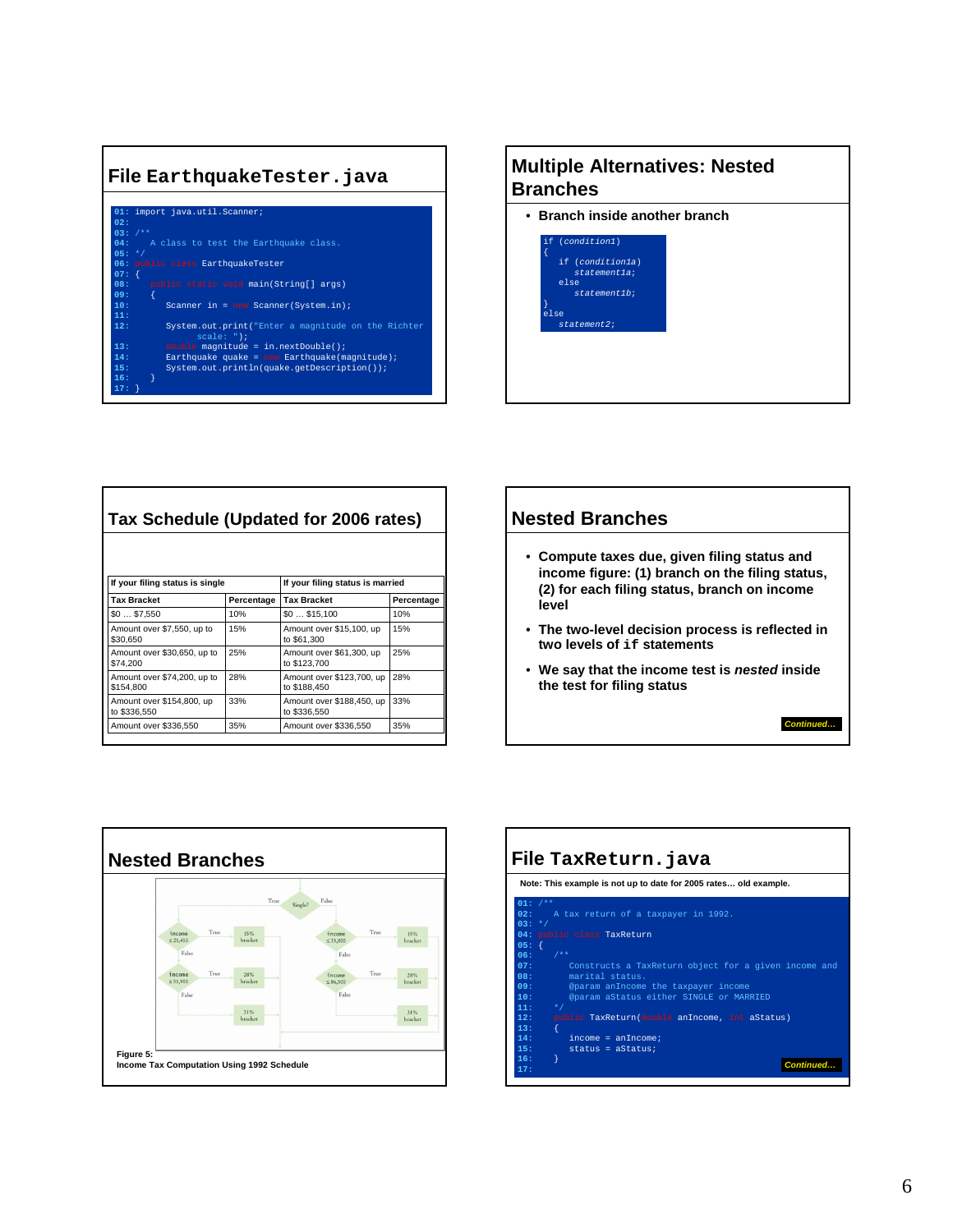

| File TaxReturn. java |                                                 |  |  |  |
|----------------------|-------------------------------------------------|--|--|--|
|                      |                                                 |  |  |  |
| 34:                  | else                                            |  |  |  |
| 35:                  |                                                 |  |  |  |
| 36:                  | if (income $\leq$ MARRIED BRACKET1)             |  |  |  |
| $37 +$               | $\text{tax} = \text{RATE1} * \text{income:}$    |  |  |  |
| 38:                  | else if (income <= MARRIED BRACKET2)            |  |  |  |
| 39:                  | tax = RATE1 * MARRIED BRACKET1                  |  |  |  |
| 40:                  | + RATE2 * (income - MARRIED BRACKET1);          |  |  |  |
| 41.                  | else                                            |  |  |  |
| 42:                  | tax = RATE1 * MARRIED BRACKET1                  |  |  |  |
| 43:                  | + RATE2 * (MARRIED BRACKET2 - MARRIED BRACKET1) |  |  |  |
| 44.1                 | + RATE3 * (income - MARRIED BRACKET2);          |  |  |  |
| 45:                  |                                                 |  |  |  |
| 46:                  |                                                 |  |  |  |
| 47:                  | return tax;                                     |  |  |  |
| 48:                  |                                                 |  |  |  |
| 49+                  |                                                 |  |  |  |
| 50:                  | public static final int SINGLE = $1$ ;          |  |  |  |
| 51:                  | public static final int MARRIED = $2$ ;         |  |  |  |
| 52:                  | Continued                                       |  |  |  |

|                          | File TaxReturn. java                                                                                                                         |  |  |  |  |
|--------------------------|----------------------------------------------------------------------------------------------------------------------------------------------|--|--|--|--|
| 53:<br>54:<br>55:<br>56: | private static final double RATE1 = $0.15$ ;<br>private static final double RATE2 = $0.28$ ;<br>private static final double RATE3 = $0.31$ ; |  |  |  |  |
| 57:<br>58:<br>59:        | private static final double SINGLE BRACKET1 = 21450;<br>private static final double SINGLE BRACKET2 = $51900$ ;                              |  |  |  |  |
| 60:<br>61:<br>62:        | private static final double MARRIED BRACKET1 = 35800;<br>private static final double MARRIED BRACKET2 = 86500;<br>63: private double income; |  |  |  |  |
| 64:<br>$65:$ }           | private int status;                                                                                                                          |  |  |  |  |
|                          |                                                                                                                                              |  |  |  |  |

| File TaxReturnTester.java |                                                                                                          |  |  |
|---------------------------|----------------------------------------------------------------------------------------------------------|--|--|
| 02:                       | 01: import java.util.Scanner;                                                                            |  |  |
| $03:7**$                  |                                                                                                          |  |  |
|                           | 04: A class to test the TaxReturn class.                                                                 |  |  |
| $05: *7$                  |                                                                                                          |  |  |
|                           | 06: public class TaxReturnTester                                                                         |  |  |
| $07:$ {                   |                                                                                                          |  |  |
|                           | 08: public static void main(String[] args)                                                               |  |  |
| 09:                       |                                                                                                          |  |  |
| 10:                       | Scanner in = new Scanner (System.in);                                                                    |  |  |
| 11:<br>12:                |                                                                                                          |  |  |
| 13:                       | System.out.print("Please enter your income: ");<br>double income = $\overline{\text{in.nextDouble}}()$ ; |  |  |
| 14:                       |                                                                                                          |  |  |
| 15:                       | System.out.print("Please enter S (single) or M<br>$(\text{married}) : "$ );                              |  |  |
| 16:                       | String input = $in.next()$ ;                                                                             |  |  |
| 17:                       | int status = $0.18$ :                                                                                    |  |  |



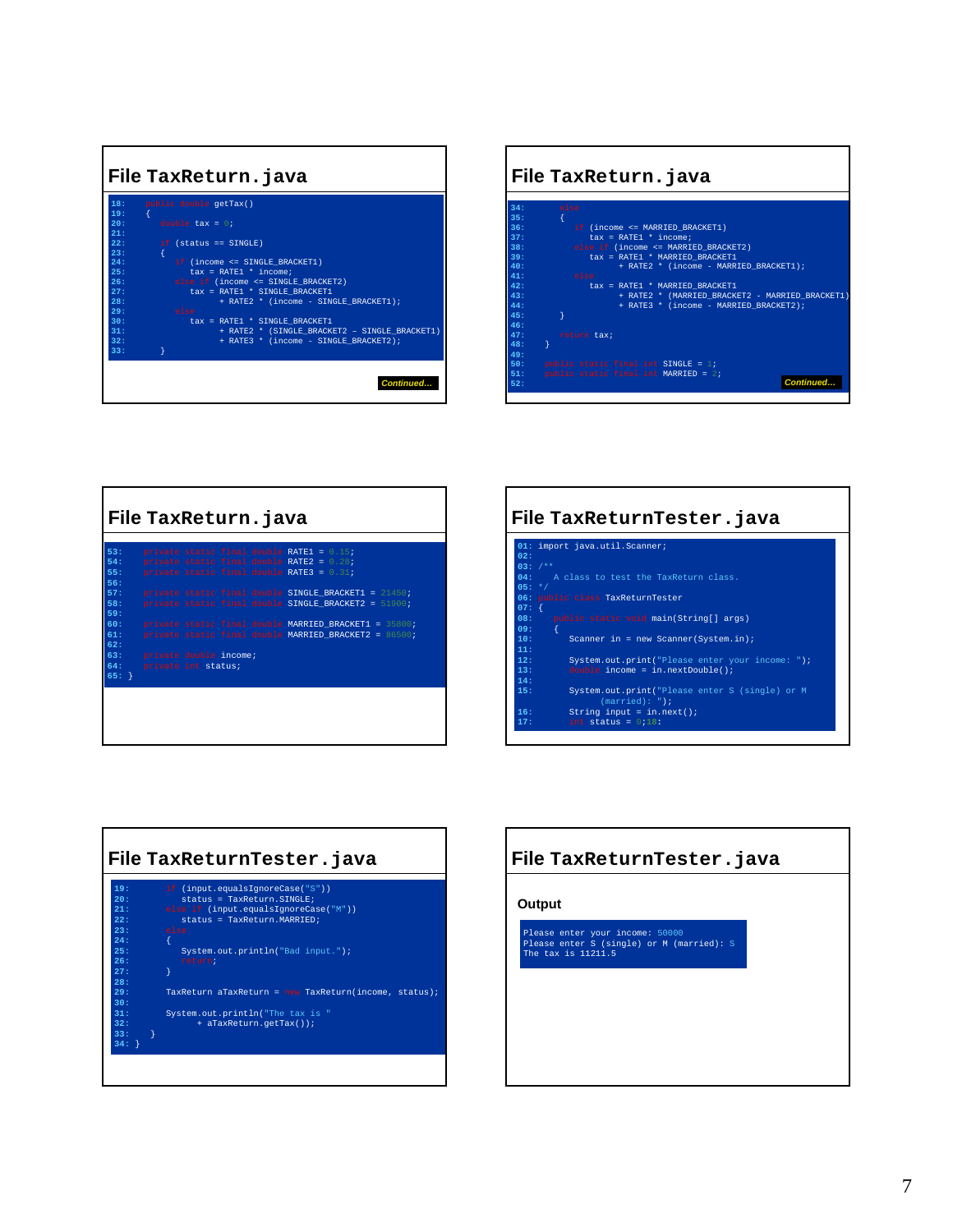## **Using Boolean Expressions: The boolean Type**

- **George Boole (1815-1864): pioneer in the study of logic**
- **value of expression amount < 1000 is true or false.**
- **boolean type: one of these 2 truth values**